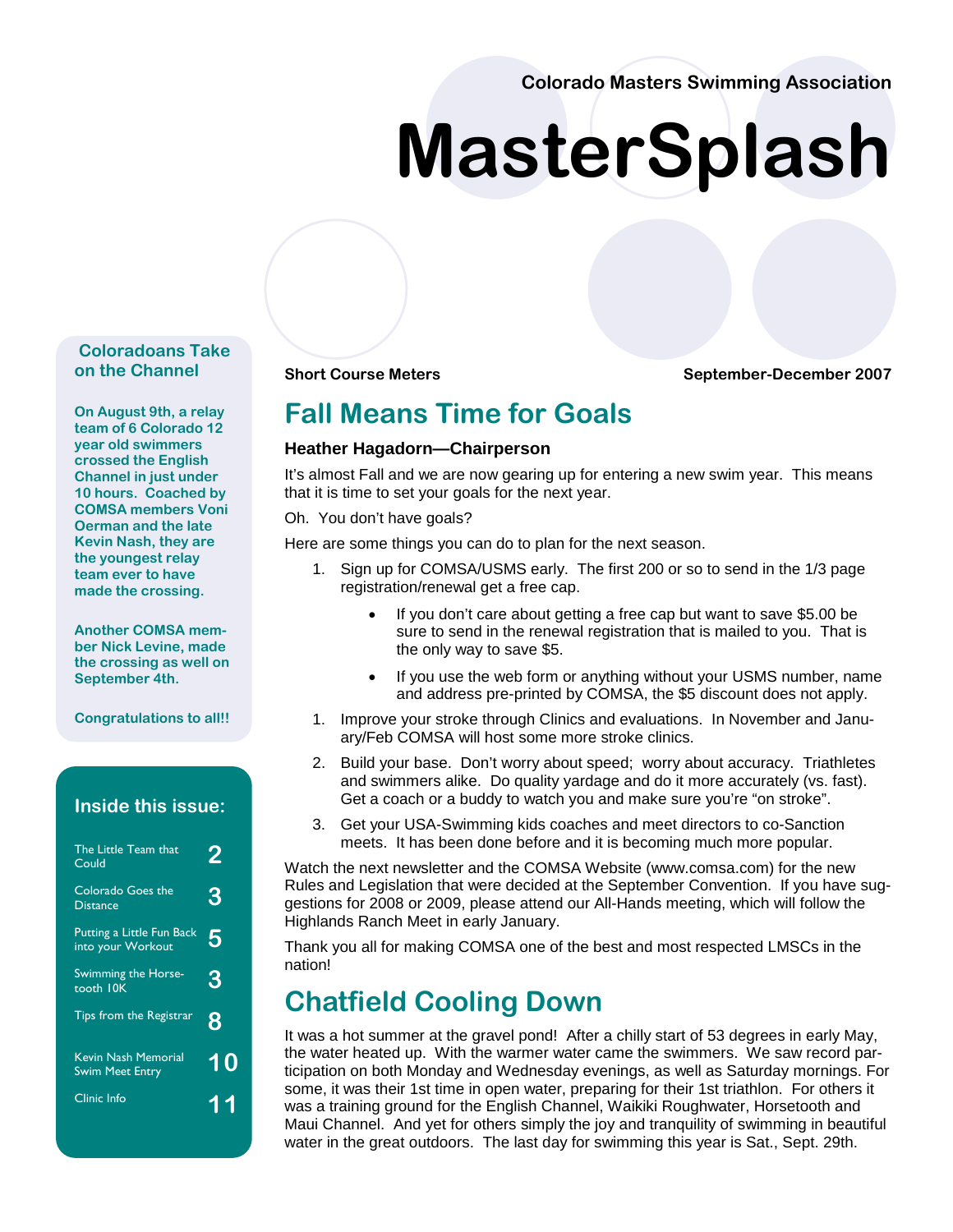*COMSA Board of Directors* 

*Heather Hagadorn Chairperson heatherlh@msn.com* 

*Nicole Vanderpoel Vice Chairperson Long Distance Pool Events nicolevanderpoel@msn.com* 

> *Marcia Anziano Registrar & Safety Chairperson marfer@att.net*

*Kathy Garnier Secretary K\_garnier@msn.com* 

*Susan Nolte Treasurer chrisnolte@msn.com* 

*Kim Crouch Webmaster webmaster@comsa.org* 

*Ellen Campbell Newsletter Editor ColoradoTriClub@comcast.net* 

*Jeff Magouirk Long Distance Open Water swimwithfishes@earthlink.net* 

> *Morgan Edwards Fitness Chairperson Coaches Chairperson morgan944@aol.com*

*Mark Plummer Top Ten Chairperson mplummer65@msn.com* 

*Brian Tsuchiya Sanctions Chairperson brian@briantsuchiya.com* 

*Chris Nolte Awards Chairperson chrisnolte@msn.com* 

*Pete Schwenker Officials Chairperson petes@mcguckin.com* 

*Will Amos Records Chairperson Will.amos@comcast.net*

# **CMS Places 5th at Long Course Nationals**

#### **Rebecca Friedlander—DU Aquaholics**

CMS at the recent Long Course Nationals was the little team that could. With just a skeleton crew of 21 (most of whom did not compete all four days) CMS took  $5<sup>th</sup>$  place overall. The men finished in  $5<sup>th</sup>$  place as well, and the women, with only seven attending, finished in  $8<sup>th</sup>$ place overall.

At this point, I could rattle off a list of who went, what times they did and how they placed. But if you're really interested, all that information can be found very neatly organized on the Masters site (www.usms.org.) Instead, the following short and random selection of Long Course Nationals highlights shows what really matters and what you won't find on the website – the *passion*, *enthusiasm* and *fun* masters apply to their sport!

Excitement: Watching swimmers come in, look up at the clock and beam as they shouted to a teammate "Alright! A PR!" never got old. Experienced or newbie swimmer, male or female, age 20, 80 or somewhere in between -- it didn't matter. The enthusiasm was contagious!

New Friendships: Everyone you met became your new best friend. For example, while waiting behind the block for my 400 free heat, the woman seeded in the lane next to me said "Hi! I'm Maria! Isn't this fun?!?" Entered in her first meet since her college days in New England, Maria (as well as everyone else I met) thereafter would stop for a chat whenever we saw each other again over the next few days.

Spirit Award: This year it goes to FLAQ (Fort Lauderdale Aquatics). Not only did they have a HUGE flag that one teammate would wave while running up and down the deck as EVERY one of their swimmers swam EACH lap of EVERY race (this is in 101 degree heat with 90 perecent humidity, mind you), this team had a record eight different team suit styles for their swimmers to choose from.

"Only at a Masters Swim Meet": This includes seeing a young woman shave a male teammate's back (*with* shaving cream) right in the middle of things on deck, spotting an 80+ year old man shuffling along with a cane wearing a Fastskin and overhearing someone refer to two 80-year women as "the youngsters" of a heat of 90 year olds.

The Best *Ever* Announcing: P.A. information went WAY beyond "and that's Richard Hess of CMS in lane 2." Swimmers and spectators were alerted when someone was under record pace. We heard about swimmers' previous event results while they were in the water. Top contenders for age group titles were identified. We were let in on team jokes, bets and more. Plus, just the right touch of humor was injected at key moments to keep things moving along in a friendly way (i.e. if swimmers were still in the pool after warm ups, the announcer turned pool exits into a race!)

Gracious Hosts: The Woodlands Team and volunteer crew did everything in their power to make this meet run smoothly and comfortably. This meant ensuring that we had the pool from noon to 8 p.m. the day *before* the meet started for warm ups, having water/ electrolytes stations every few steps, running the pool chillers throughout the nights and fans continually on deck by day, importing extra restrooms, providing shuttle service, and much, much more. Most importantly, organizers worked tirelessly and extended such personalized attention and kindness at every opportunity.

The Swimming!: Watching someone complete their first-ever race was as equally inspiring as watching 76 year-old Graham Johnston of MOST (Masters of South Texas) break his own 400 IM record to become the masters swimmer with the most records – male or female, any age group.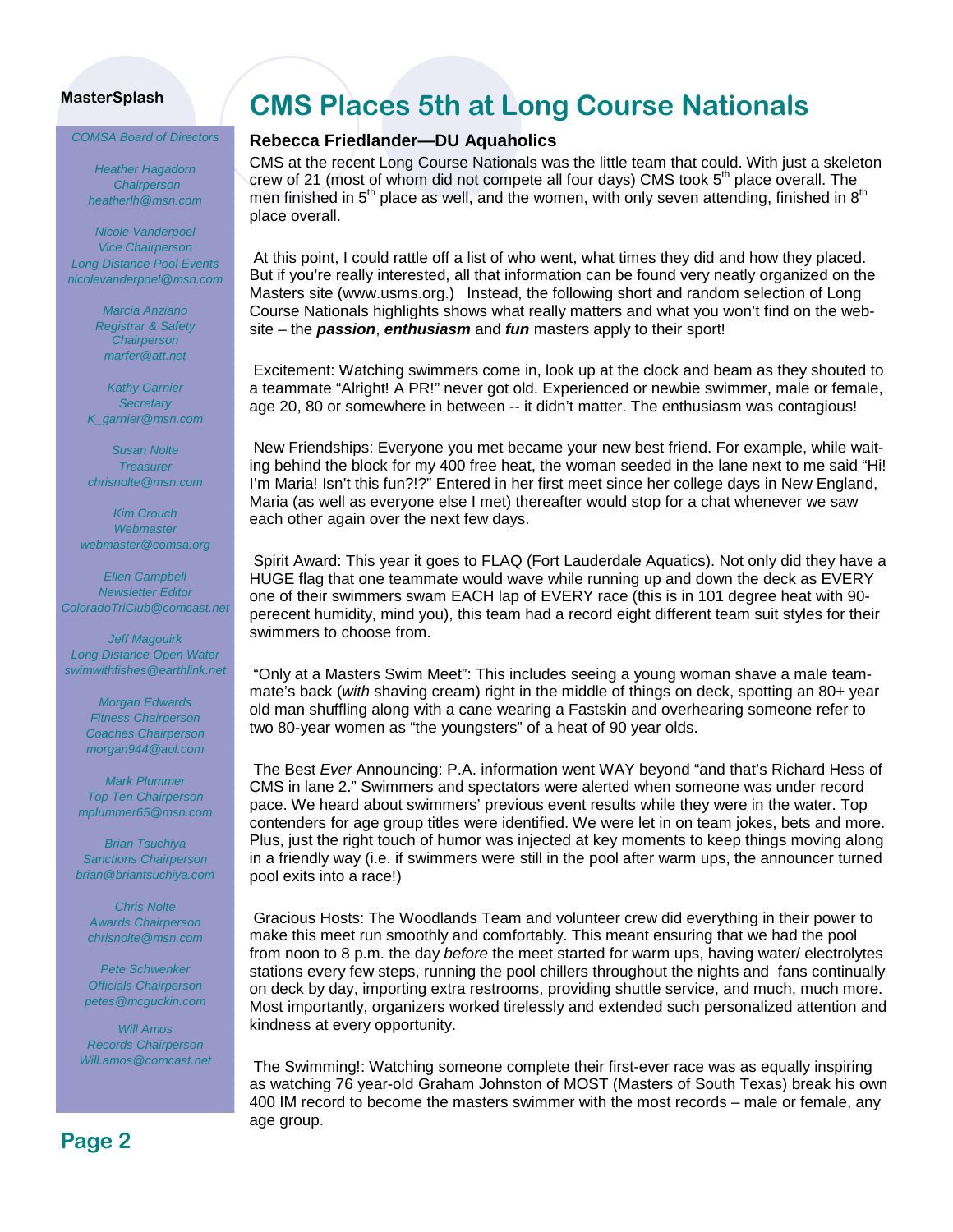### **Page 3**

**September-December 2007** 

### **Colorado Goes the Distance**

### **Nicole Vanderpoel—Long Distance Chairperson**

Extra, Extra Read all about it! 2007 is a Record Year for COMSA Participation in the **USMS 5K and 10K Postal National Championships**! This year COMSA generously sponsored 2 opportunities to complete these amazingly long swims, outside at the Lowry Pool. Once on June 17<sup>th</sup> and then again on July 8<sup>th</sup>. You could swim either the 5K or the 10K on those days. We were very fortunate to have crystal clear blue skies and beautifully clear water on both days in which to take the incredible challenge of going the distance in the 5K and/or 10K. We are very pleased to report that all participants were successful at completing their goal of either the 5K or 10K or both!

If you are reading this newsletter, then you are most probably a Masters Swimmer. You should then understand there is a great deal of mental and physical preparation that goes into completing a 5K or a 10K in a Long Course Meters Pool all at once. The 5K is 100 Lengths in a 50 Meter Pool and the 10K is 200 Lengths. Imagine staring down at the black line for an hour or two or three! It takes a lot of discipline, determination and true grit. There is a tremendous sense of accomplishment when you do successfully complete one of these monster swims and we are especially proud of those who completed their first 5K or 10K this summer.

Let's let the numbers speak for themselves. In 2005, we had 6 Colorado Masters swimmers complete the 5K or 10K Postal. In 2006, we had less than 10 Swimmers complete either the 5K or 10K Postal National Championships. This year, we had 14 Courageous (or crazy) individuals complete either swim. And out of those 14 swimmers, there were 5 Swimmers who completed BOTH the 5K and the 10K swims. In addition, there were at least 10 Masters Swimmers who completed their very first Postal swim EVER! That's what we love to see.

*National 3K and 6K Championship September 15th through November 15th. Read on for details on an organized 3K and 6K in October. This time, the Postal must be completed in a yard pool.* 

*The next Postal event is the USMS Masters* 

The following is a list of swimmers in alphabetical order, who participated: Marcia Anziano (5K), Heather Barker (5K), Tom Evan (5K & 10K), Heather Hagadorn (5K), Toni Hecksel (5K), Steve

Humphries (5K & 10K), Jeff MaGouirk (5K & 10K), Kae McDonald (5K), Courtney Mills (5K), Michael Nims (10K), Marion Sills (5K), Nicole Vanderpoel (5K & 10K) and finally, David Young (5K & 10K). Congratulations to all.

In return for their efforts, each swimmer received a very cool COLORADO GOES POSTAL swim cap, a sense of great accomplishment and a very healthy appetite! The results of the 2007 National 5k and 10K swims will be available in October on the USMS website. Check it out if you have the opportunity. Who knows, someday you might be in there too!

Just keep swimmin' Colorado!

# **3K & 6K Postal National Championship**

**It's time to go POSTAL again Colorado!** Fall is the season for the 3K~6K Yard Postal National Championship, sponsored by the YMCA Sawtooth Masters Swim Club. All Swims must take place between September 15<sup>th</sup> and November 15<sup>th</sup>. The objective is to swim 3,000 or 6,000 yards in any 25 yard pool. It's a great way to build endurance and compete at the same time.

COMSA is offering 2 dates on which to complete either or both swims. **The dates are Saturday, September 22nd from 3~6 pm and Saturday, October 20th from 3~6 pm at DU.** We will have 5 lanes and are allowed to share a lane with one other swimmer side by side and we can run 2 heats if we need to! It's much more fun to swim a Postal with a group.

To participate, e-mail Nicole Vanderpoel at nicolevanderpoel@msn.com . All participants need to be ready by 3 pm and provide their own counter/verifier and stop watch and bring a copy of their COMSA card so that Nicole can submit the entries together. In addition, please bring a check payable to Sawtooth Masters Swim Club for \$10. You can order a tshirt for \$17 and a cap for \$6 from the host team.

Most importantly upon completion of your Postal Swim you will receive your very cool "Colorado Goes Postal" Cap compliments of COMSA! So, what are you waiting for? E-mail Nicole to reserve your lane and start training! And when you reserve your lane, indicate why you swim a 3K or 6K Postal. I will print all of the participant's responses in our next Newsletter! Happy Training!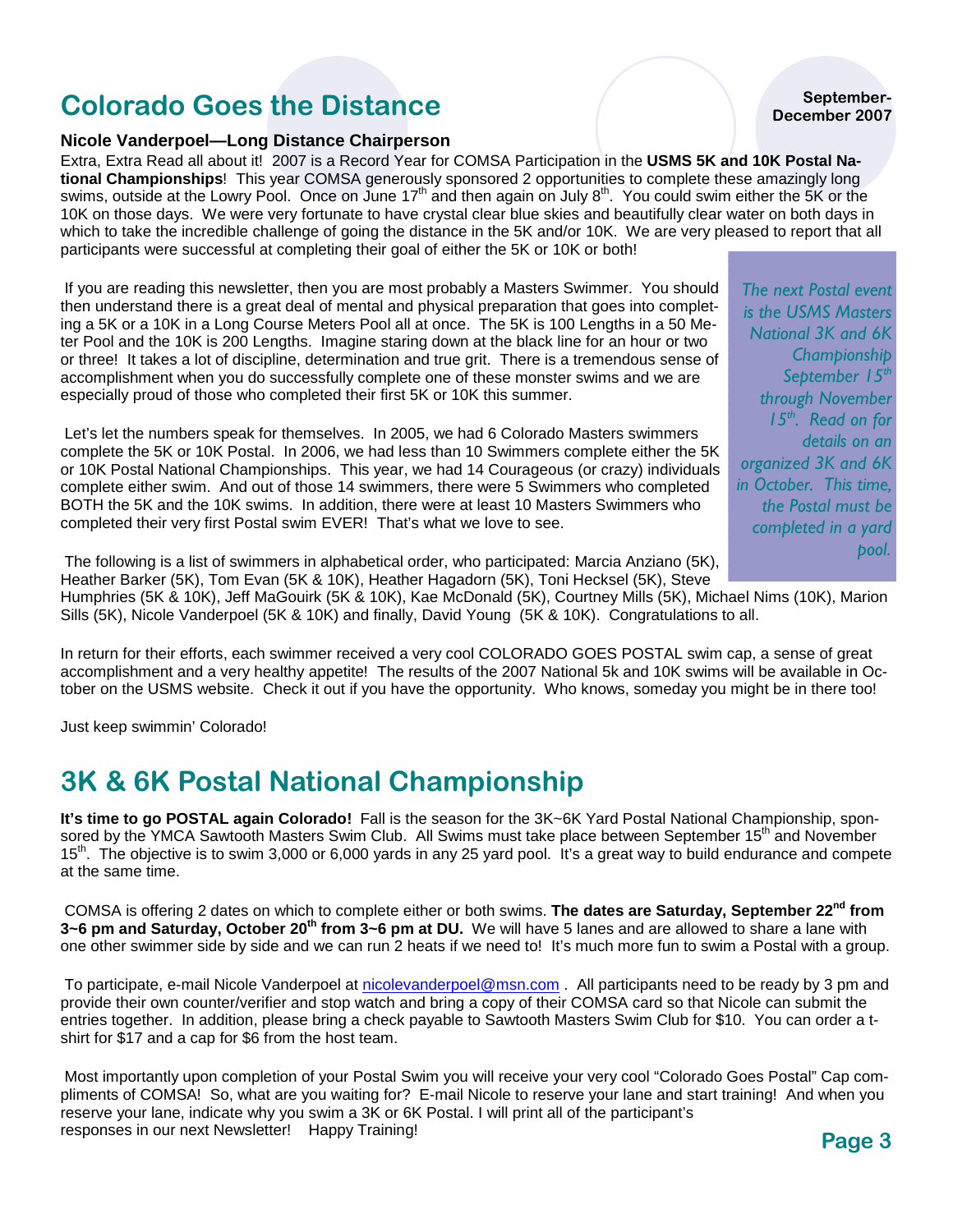# **Fun Friday**

#### **Terry "Speed" Heggy—Head Coach Foothills Masters**

"You're dull!" "You're too serious!" "All we do is work all the time!" "Why don't we ever do anything *FUN*?"

 These are some of the comments that I've heard while coaching the *Foothills Masters*  **Swim Team.** My initial response was "What the heck are you talking about? We frequently do sets of four x 500s, all-out 1000s, and timed 1650s? What more could you want?"

 I'll spare you the details of the verbal (and nonverbal) replies I received after that. Frankly, I was surprised by the, uh, *liveliness* of the comments I got. But I can summarize by saying that some people don't actually enjoy distance sets. I know…it's hard to believe, isn't it?



 Led by ringleader Lisa Spaeth, a collaboration of swimmers quickly generated immense creativity. (If I really *was* a dull and serious person, I might be tempted to call it a "rebellion" or "mutiny", but for

now, we'll just call it "creativity". OK?) After much talk, brainstorming, and then more talk (they *really* like to talk), a delegation of swimmers came to me with a proposal. "Let's designate one day a week for a FUN workout. We'll call it Fun Friday, and it will build team spirit, generate enthusiasm, and possibly even decrease the animosity that the team feels toward you."

 Well, with a persuasive argument like that, along with support from fellow coach Stephanie Bunevich, I agreed to give it a try. Here are some of the "fun" things we've done.

• **Snickers relays:** Kinda like a beer relay, only with more vomiting. It *sounds* like a good idea to mix swimming and chocolate, but trust me, chewy nougat and oxygen deprivation do not mix well.

• **Simulated triathlon:** Take out a few lane ropes, throw in a buoy to go around, and encourage everyone to work on drafting skills. A great idea in theory, and it probably *would*  work well with *civilized* people, but at Foothills, it quickly degenerated into an anklegrabbing, head-dunking, elbow-throwing cheater-fest. If you saw them on the street, you'd swear that our team's women are beautiful examples of culture and breeding, but in a race situation, they're just *animals!*

• **Vertical kicking:** You hold your hands out of the water and maintain a vertical position with flutter kick. This has all the benefits of a regular kick set, plus the advantage of allowing everyone to socialize, since you're not really going anywhere. And it would seem to be a great set for runners, who all have those really powerful legs, and love kicking so much. But again, the theory is more fun than the reality—some of the runners sank straight to the bottom. Us chubby folks floated just fine, but the fit folks with the low body fat ratios had to be fished out with those big lifeguard hooks. Not a good thing.

• **Board wars:** Share one kickboard between two partners, facing each other—see who can push the other one backward. This one actually worked out pretty well for the most part. But when a big strong guy gets pushed backwards by a little tiny girl, well…let's just say that the lifeguards frown on the type of language you might hear.

• **Trading leaders:** Start with 4 or 5 people of equal ability in a lane. Swim circles, with each swimmer drafting immediately behind the person in front. At the end of each 100, the leader drops to the back and the second swimmer leads the next 100. No rest, other than what you get when you drop to the back. This set improves drafting skill, gives you incentive to work hard, and helps with pacing, too. The only problem is that we've never actually completed the set. I know that it's nobody's fault that the timing always seems to be bad, but no matter when we start this set, it always *just happens* that people have to go take the kids to school, get to a meeting, or suddenly remember that they forgot to feed the hamster…just at

*"We'll call it Fun Friday, and it will build team spirit, generate enthusiasm, and possibly even decrease the animosity that the team feels toward you."*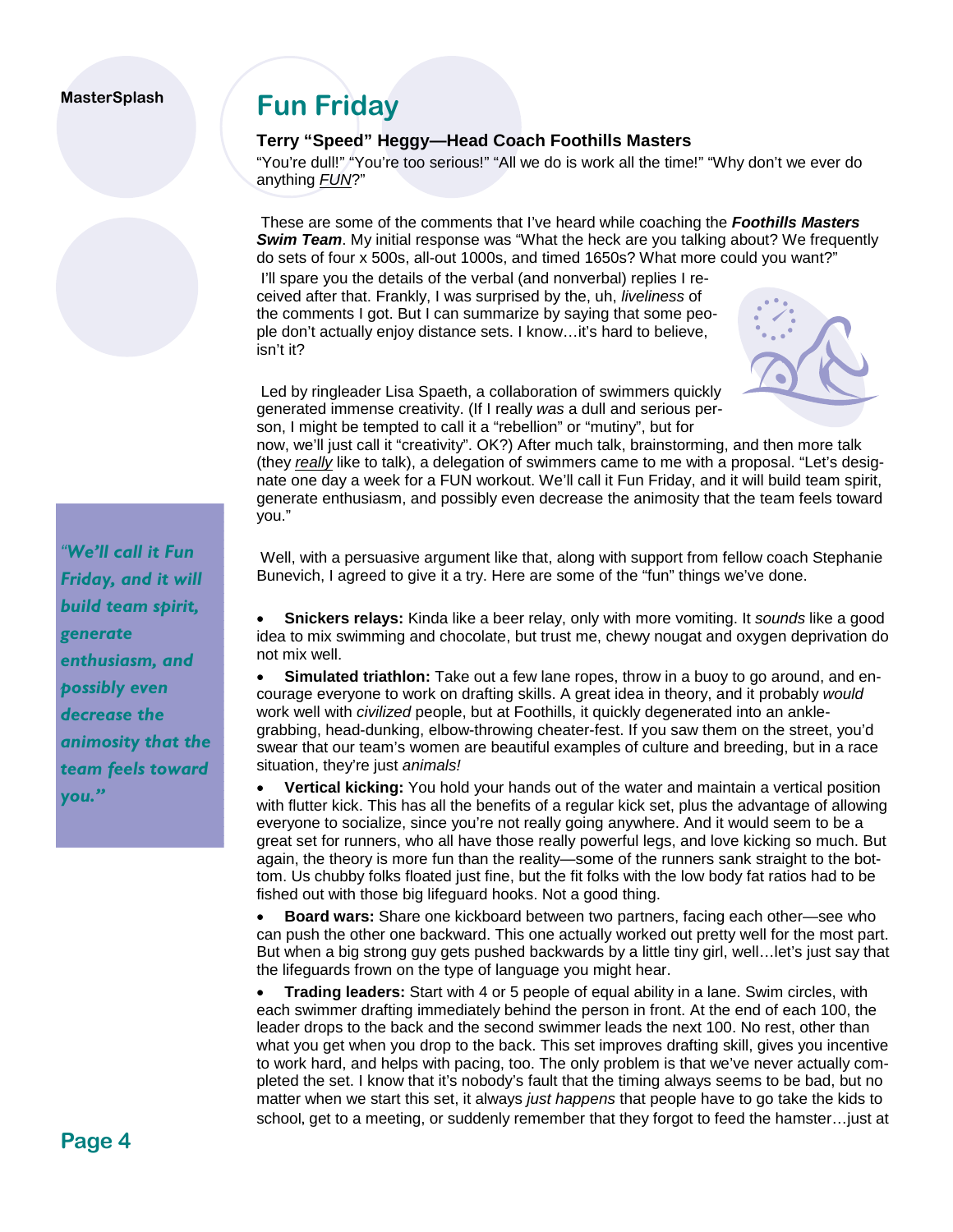### **All About Nomenclature (continued from page 4)**

the precise second when it becomes their turn to lead the lane. Darned coincidence, that's all it is.

• **Name That Stroke:** Each person gets to choose their favorite stroke for a 25 or a 50. This works well for 80% of the people, but you'll always have a few weirdoes who choose stuff like Tazmanian Hula, Sidestroke, or the dreaded Full-Contact Kickboard Surfing. But without fail, the set degenerates into fistfights between the people who think the elementary backstroke consists of "Chicken-Bird-Soldier" and the ones who think it's "Chicken-*Airplane*-Soldier". It can get pretty bloody.

 Don't tell anybody on my team, but I actually *have* figured out the secret of Fun Friday. It doesn't require creative sets, unusual techniques, cross-dressing (don't ask), or even high-calorie snack items. It's all about the nomenclature. People will enjoy any type of set, as long as it has a clever name, or a topical theme.

 For example, you could designate a workout as "Global Warming Awareness Day". To reduce carbon dioxide emissions, do a set of no-breathers. To show sympathy for the denizens of the rain forest, do a set of *frog* kick. (OK, I know that the "frog kick" hasn't been used since before Al Gore invented the Internet, but you can get away with a lot of nonsense when you're on a hot topic bandwagon.) To promote recycling, pass your kickboard to the person in the lane next to you each time you pass someone. You get the idea; just hook your normal sets together with some sort of theme.

 Birthdays present another great opportunity. On Bob's birthday, we did a set that spelled out his name:

**B** utterfly: 4 x 200 **O** ne-armed butterfly: 4 x 100 **B** lazing fast butterfly: 4 x 50.



 On *my* birthday, we could do **T**remendously long swims, **E**xtra distance, go **R**eally far, and so on. There's no limit to how much fun you can have!

 Try it! You'll find that your teammates will eagerly look forward to Fun Fridays, and will bond with each other much more strongly. Even the breaststrokers will begin to make friends. And everyone will want to contribute ideas.

Just stay away from sets based on candy bars, OK?

### **Special Offer! SAVE 15% on your next set of lessons!!!**

**To say "Thank You" for your loyal support, SwimLabs is offering you 10% off your next lesson or lesson package. Purchase your lesson by Oct 15, 2007 and save 10%! Refer a friend and get an additional 5% off!**

This offer is good with or without this coupon. Lesson or package must be booked by October 15th. Friend must book a lesson or package and mention you by name for you to receive an additional 5% off.



**September-December 2007** 

**Offer Expires: October 15,2007**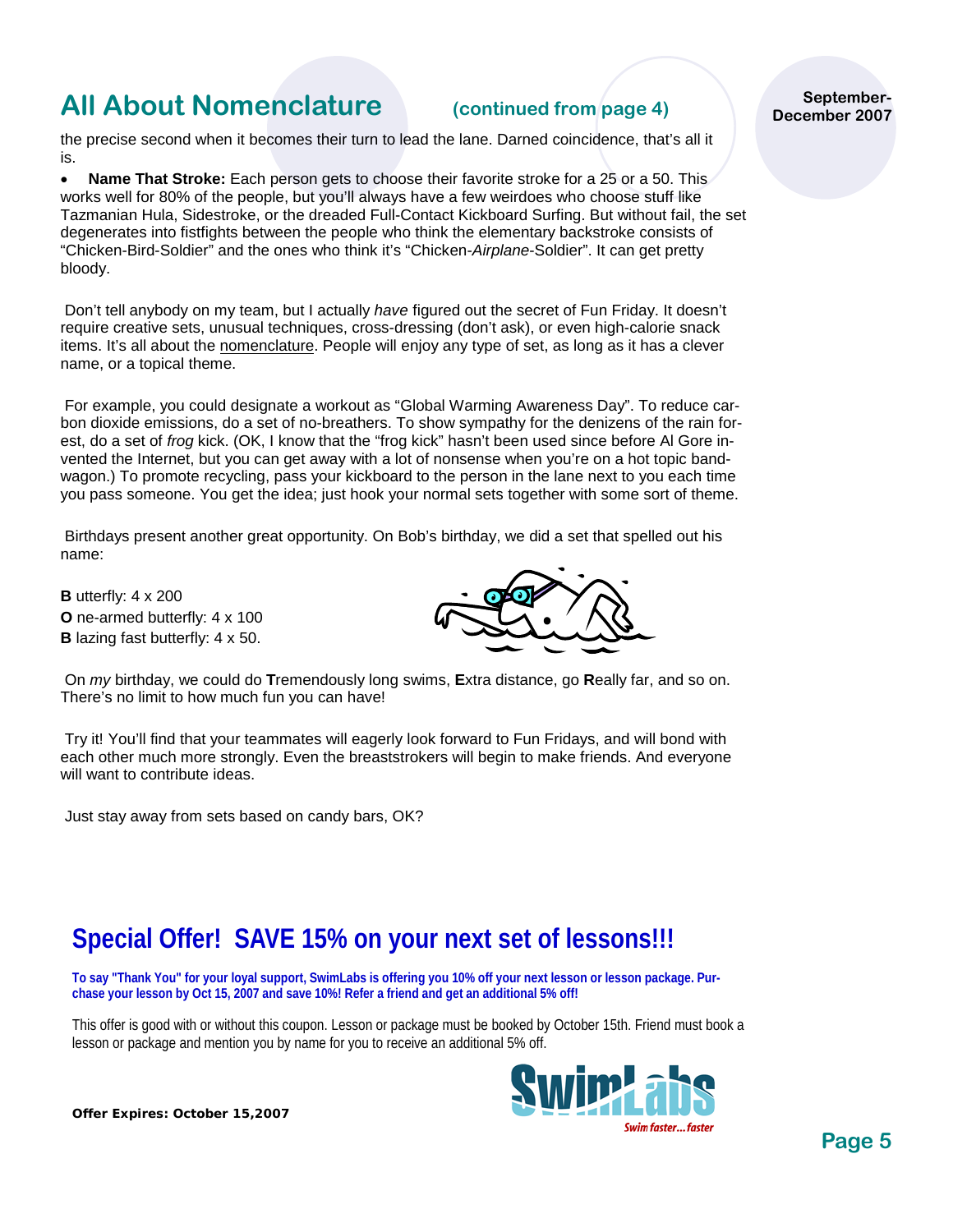### **Training Does Help**

#### **Terry Heggy—Foothills Masters**

The Horsetooth 10K Lake Swim is a great event! George Thornton, Joe Bakel, and the rest of the race organizers do a fantastic job in putting together the event. From the wonderful pre-race pasta meal to the post-race massages, it is a well-run and swimmer-friendly event. I was really looking forward to competing in it for my third straight year.

Unfortunately, life sometimes gets in the way. I've spent the better part of the year working on a project in Valley Forge, PA, and haven't been able to swim as much as I normally do. I'll admit, I've always been lazy, and I habitually undertrain, but swimming only a few minutes a week in a dungeonlike health club pool full of water walkers and sentient hairballs…well, I knew that it wasn't enough.

Still, it's only a 10K, right? I have always told people that swimming should be like running—if you get tired, you just slow down to a "walking" pace. If you take it easy enough, you should be able to swim for the same amount of time as you could walk. I knew that I'd be slower than in my previous attempts, but I was looking forward to the swim with the same enthusiasm as always.



I loved the pre-race dinner. One of the best things about Masters Swimming is the time spent renewing old friendships and catching up with competitors you haven't seen for a while. But it's also fun to meet new people and hear stories from the folks who have traveled to Ft. Collins to share the same experience. Plus, there was yummy pasta and chocolate cake. As important as the safety information and race rules discussions are, I'm the first to confess that I really just came for the cake. I felt pretty darn good Saturday evening.

After an excellent night in a local hotel, I was sunscreened, lathered with BodyGlide, and ready to swim. Each 10K competitor has a boat to guide them and carry water, etc. I was fortunate enough to have the experienced Jud Hurd as my paddler, so I knew that all I had to worry about was keeping my arms moving; Jud would take care of everything else. I was planning to stop twice to drink some Gatorade, and otherwise would just enjoy the gorgeous morning. The water temperature was 73° (plenty warm), and the race started right on time. This was going to be fun!

And it was—for about 3 miles. I really thought that I was doing a "walking" pace, and that I could keep it up throughout the 10K. But there was a point about halfway across the lake where my arms began to protest. And we're not talking about a normal "Um, I'm not really enjoying this" kind of protest—it was a full-blown Perry Mason "*I object!*" protest, complete with a crowd of angry sign-wavers carrying "No Arms!" placards and shouting slogans like, "We'll admit! We want to quit!"

I was out of gas, and still had a long way to go. But the total demoralization wasn't complete until I hit the shallow water. Let me tell you, it's one thing to struggle to keep your arms moving through a formless void of murky lake water, but it's another thing entirely to be scraping your fingertips across the sandy bottom. And not only was the water suddenly less than two feet deep, but there were obstacles; I unexpectedly found myself trapped in a maze of underwater bushes.

I'm sure that some swimmers charged through this section of the lake just like video game action heroes: "*Out of my way, feeble bushes! I laugh at your weak attempts to clutch me with your tiny branches. Ha ha!*" But I wasn't feeling that way at all—my reaction was more along the lines of "*Bushes? Bushes?...I don't need no steenking bushes!*"

I stood up. (Yes, that's legal…as long as you don't push off the bottom.) I asked Jud for some Gatorade, and took a several long drinks while I pondered the idea of just hitching a ride on the boat. After all…I already had the t-shirt.

*"And after all, that's why we swim, isn't it? It makes us feel good. We share a bond with the others in our sport, cheering and supporting our friends, teammates, and rivals alike."*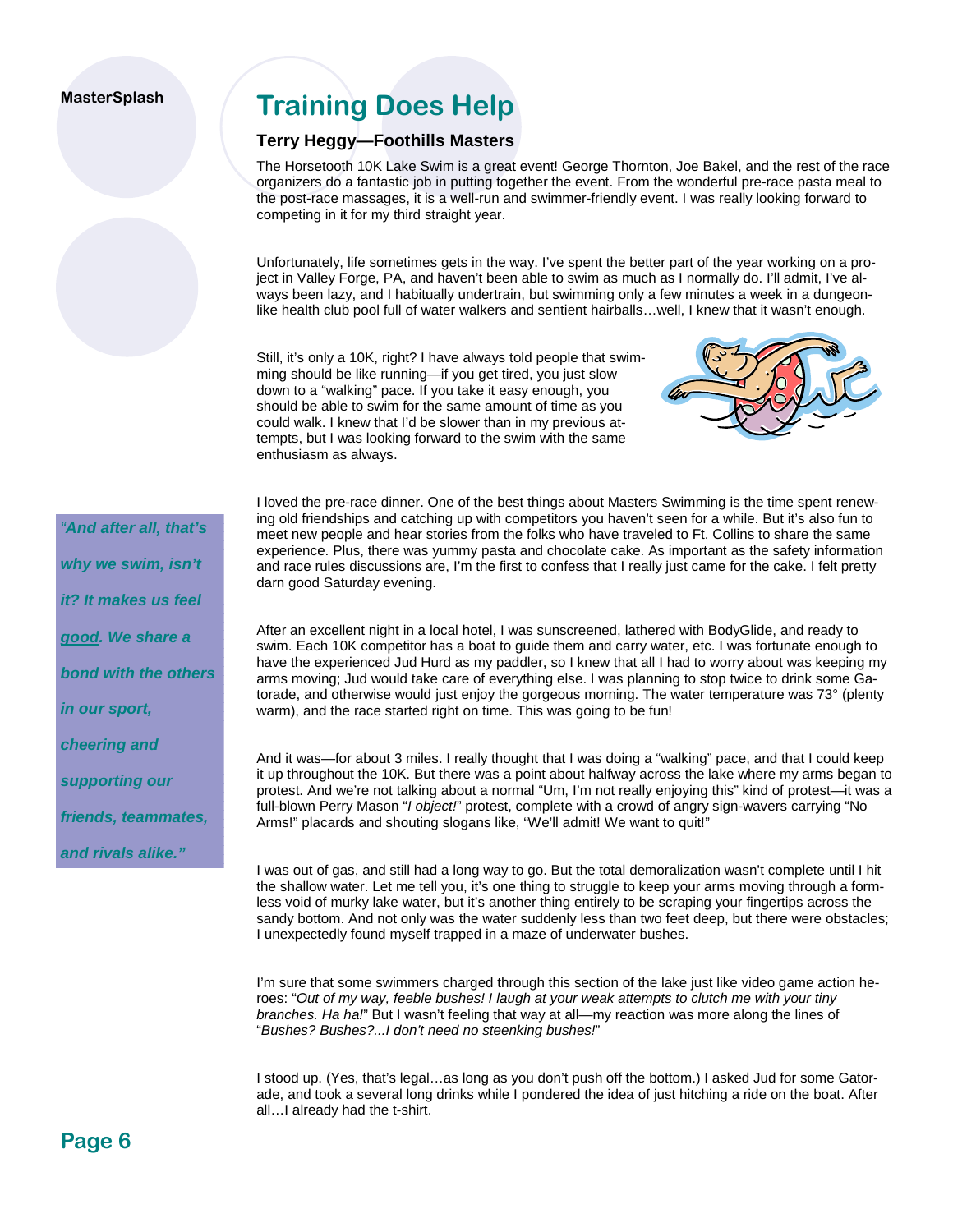### **Horsetooth 10K** (continued from page 6)

**September-December 2007** 

But no, swimmers don't work that way, do we? It's onward! To the finish! I could see the "Hazardous Area" buoys that marked where this shallow section would end, and Jud told me that the 5-mile marker balloon was in sight. I took a deep breath and plunged back in, fighting my way across the remainder of the shallows and back out into deeper water.

It's funny how your mind works when you're tired. Knowing that the 5-mile marker was "in sight" got me started speculating on how long it would take to get there. Ten minutes? Five? That's not so bad...and once I reached that point, it was a mere 1.2 miles to the finish—somewhere around 30 minutes at my normal pace. Heck, I was almost done!

Except…that 5-mile buoy never got any closer. It wasn't five minutes, nor ten. Even after 15 minutes of continued agony, lifting heavy arms over aching shoulders, the buoy was still a mere colored dot on the distant horizon. I was pretty sure that it was moving *away* from me, taunting me like a schoolyard bully who was playing keep-away with my lunch. And speaking of lunch, I was starting to get hungry.

The point is, my friends, that if you want to swim a 10K and actually *enjoy* the experience, you should do some training beforehand. That's all I'm saying. But not me. Oh no. I thought this would be no problem. After all, I knew I had enough body fat to provide insulation from the cold, and to keep me afloat. It was merely a matter of continuing to windmill my arms, and eventually I'd get there.

Well, unless there were waves. Or wind. Well, guess what? Actually, I had expected the waves, at least some of them. I knew that motorboats would occasionally go by, stirring up random swells here and there. But on this particular morning, it seemed that every speedboater in Northern Colorado had chosen Horsetooth Reservoir as the place to test their wake-making abilities.

As I listened to the buzzing of motorboat engines and felt myself being tossed about like a hacky sack in a high school parking lot, I thought back to how serene the lake had looked during the drive up to the starting line. It had been so smooth, so beautiful, so inviting. And now, here it was, slapping and punching me, pushing me around, and making me think that I was actually better off back in the maze of bushes.

I won't subject you to the mental agonies I endured over the next hour. Motorboats sounding like swarming killer bees chasing me, intelligent inflatable buoys somehow using their aquatic wiles to paddle away from me as I tried to approach, and finally, worries about how sunburned I'd get if I ended up spending the entire day in the lake because I wasn't making any progress against the wind—your mind plays tricks on you when you're tired.

But eventually, I did make it to the 5-mile buoy, and then to the half-mile-to-go marker. Jud never lost faith in me just kept paddling toward the finish line, never calling for the rescue boat. And despite the fact that multiple swimmers passed me during the final mile, he continued to smile and encourage me. It helped a lot.

Somehow, I did finally manage to make it to the finish line. The wonderful race officials helped me out of the lake, relayed my race number to the scorekeeper, and asked me if I was all right. Friends, both new and old, greeted me and cheered as I staggered up the finishing ramp. And you know what? I felt really *good*. Tired, sure—sore, wobbly, a little disappointed in my time, but *good*.

And after all, that's why we swim, isn't it? It makes us feel good. We share a bond with the others in our sport, cheering and supporting our friends, teammates, and rivals alike. There's an aura surrounding swimmers that simply makes you feel alive and energetic. We may struggle while we're out there in the water, feeling discomfort with the effort we put forth, but in the end, we *always* feel the joy and vitality that comes from accomplishment.

I love this sport. And I love the Horsetooth 10K lake swim. I definitely will do it again next year. Hopefully with better training under my belt, but I'll sign up no matter how my training schedule shakes out. I wouldn't miss it!

I'll see you there!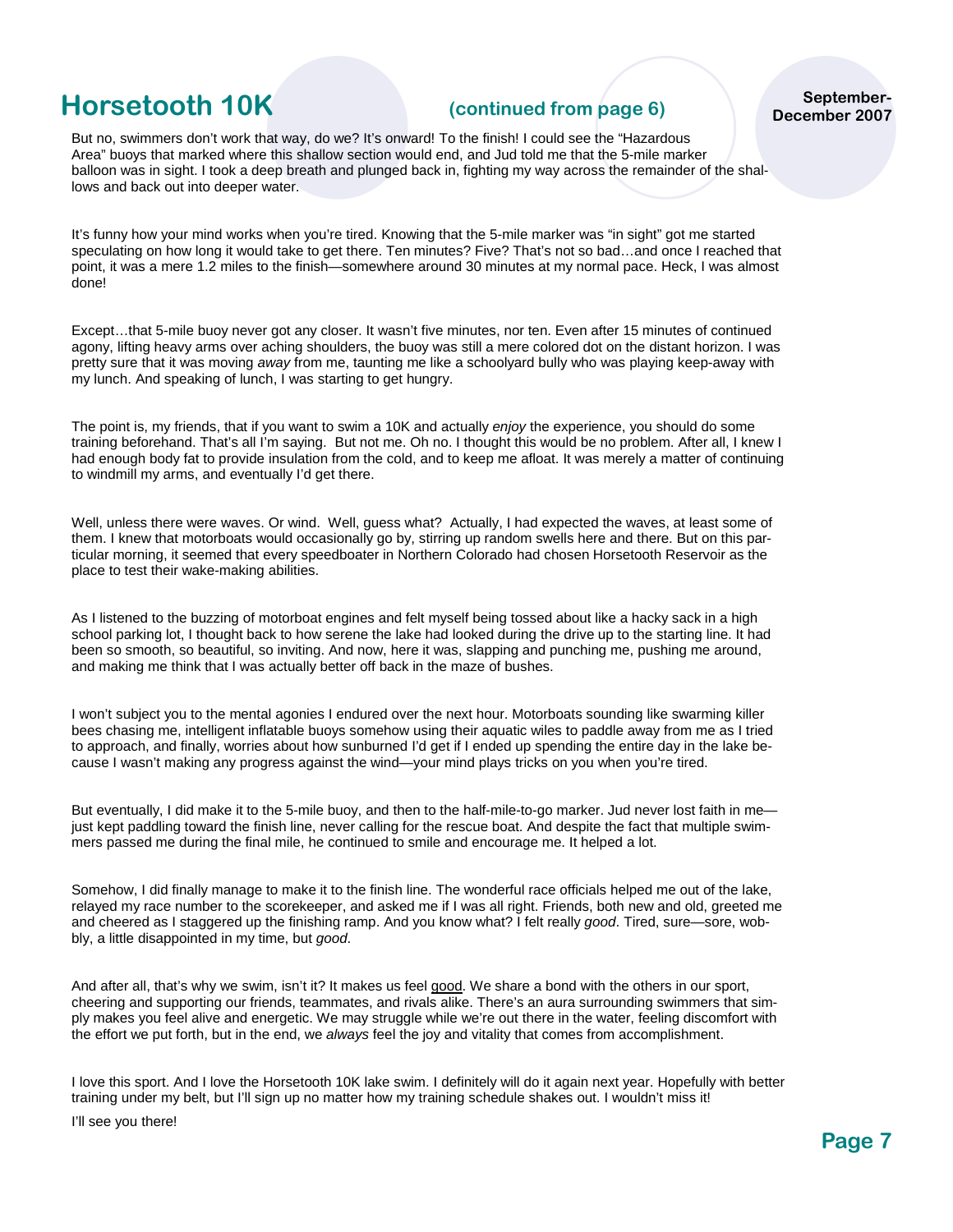### **Safety Tips for Pool Meets**

#### **Marcia Anziano—Safety Chairperson**

Pool Meets will be starting again for the Fall. Here are a few reminders of some important safety issues. Please be sure to adhere to them and have a safe meet!

 As per the USMS Rule Book, Article 102.4.2, swimmers must enter the pool feet first in a cautious and controlled manner. Diving shall be permitted only in the designated lanes. No hand paddles are allowed.

 New signs have been made to remind you of the "no diving" rule. Please also be aware of the "no hand paddles" rule. These are for insurance purposes. You can be removed from a meet for either of these issues.

 Due to the size of a meet, it is also possible that no equipment is allowed during warm up. Always be aware of that possibility, and check before you enter the pool with equipment.

*Upcoming Meets* 

- *Kevin Nash Memorial Meet in October*
- *SCM State Championships at DAC in November*
- *Boulder Pentathlon at CU in late January*

*Look for detailed meet information at www.comsa.org*

*Look for Renewal Notices in your mailbox in Novemeber* 

 Often swimmers come to warm up only, just to get in a workout. Be aware that if they are not USMS members, and the meet is Sanctioned, this is an infraction of the rules, and will invalidate the Sanction. Any swimmers participating in the warm ups must follow the Rule stated above.

### **Tips from the Registrar**

#### **Marcia Anziano—Registrar**

Well it is almost renewal time again. For those of you that joined during the summer, please realize that our membership year is based upon a calendar year, so the expiration date for all 2007 cards is December 31, 2007. Please refer to the forms for the fee amounts. It is important to know that by using the renewal form, you can save money. This is not because you are renewing membership, but it is an incentive for you to use the preprinted form as they are easier and quicker to process. Some workout groups will be receiving their forms in bulk, and those forms will be distributed by the coaches.

Here are some important things to know when filling out these forms:

**National Team:** Your current options are CMS (Colorado Masters), Air Force, or UNAT (Unattached). On the preprinted form, your choice from the prior year is printed on the form, if you wish to switch this affiliation when you submit your registration, please cross out what is there and write in the correct one. On the form provided on the website, you are asked to check one of these three options. Note that if no option is checked, I will register you as Unattached. It is easier to transfer into a club from Unattached than from another club during the competition year.

**Workout Group:** Many of you confuse National Team with Workout Group. These are groups such as DU, BAM, etc. These groups are not Nationally recognized, but are just known within the State of Colorado. As a workout group has no official status, there are no rules for changing workout group affiliation.

**National Team** is of significant importance when a swimmer competes on a relay. If all members of the relay are not affiliated with the same National Team, then the results will not count for either Top Ten or Records. So please be aware that this is important, choose wisely.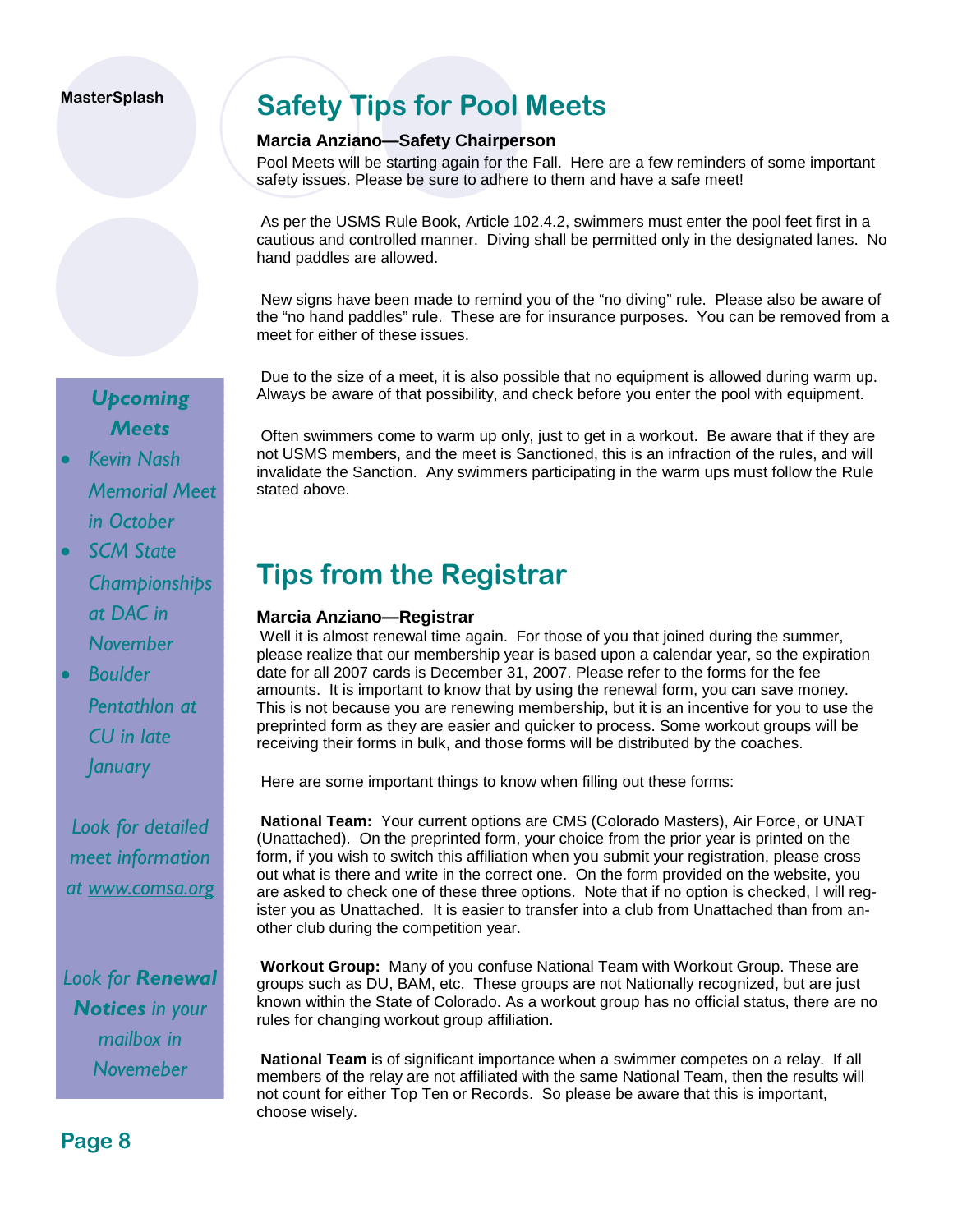### **In Memory of Kevin B. Nash**

#### **Al Ramirez—Bee Gee Swimming**

On April 22<sup>nd</sup>, 2007, Colorado Swimming lost one of its most dynamic and fun loving swimmers. Kevin Benjamin Nash died from complications of colonoscopy surgery.

COMSA was first introduced to Kevin in September 2003 as he joined the Broomfield Breakers and quickly became our coach and the force behind the name "Bee Gees". He had a tremendous impact on the Colorado swimming community as an active COMSA member and advocate for youth swimming, serving as a counsel to his daughters swim team. As a Masters, Kevin was a SCY State Championship high point winner, member of the Colorado National Championship Team in 2005 and was a USMS top ten swimmer in SCY, SCM, and LCM from 2004-07. Kevin was on the board of COMSA and was recently quoted in the May/June issue of USMS Swimmer magazine.

 His love of swimming started as a young child growing up in Long Island and California. He was a High School All-America and went on to swim at the University of California-Berkeley and was a NCAA and US National Champion.

 Kevin was also a very successful businessman and attorney. After graduating from Golden Gate University School of Law, he became a patent counsel, Director of Legal Affair, Vice President and General Counsel at several bio-tech companies, before starting his own business, Nash Business Partners, LLC.

 One fellow BeeGees swimmer said it best, "I probably spent less than 20 hours of my life with Kevin, yet he had a great effect on me and my family. I believe that Kevin had more fun and joy in his short 43 years than most of us will ever have. What a shame that this world is without him but I know heaven will be much more fun place with him there."

 Please join us in memory of Kevin at the Kevin B Nash Memorial Swim Meet, October  $21^{st}$  at Northglenn High School. See you at the Nash...

### **Registration Tips (continued from page 8)**

 Please **Sign and Date the waiver on the form.** Forms without signatures cannot be processed and must be sent back to the person that sent them in for their signature. This requires extra time and expense to process the form.

 Please **fill out the form completely**. Birth date and Gender are required. The forms cannot be processed without this information. This too adds to processing time.

 Please **write neatly**. Take the extra minute or two to be sure that the form can easily be read.

 And one last thing, **please review your card when you receive it**. Check the spelling of your names, your birth date, and affiliation. It is easy to transpose numbers, letters, or just simply misread them when entering this data.

Thanks for your help with these matters.

#### **September-December 2007**

*"I probably spent less than 20 hours of my life with Kevin, yet he had a great effect on me and my family"*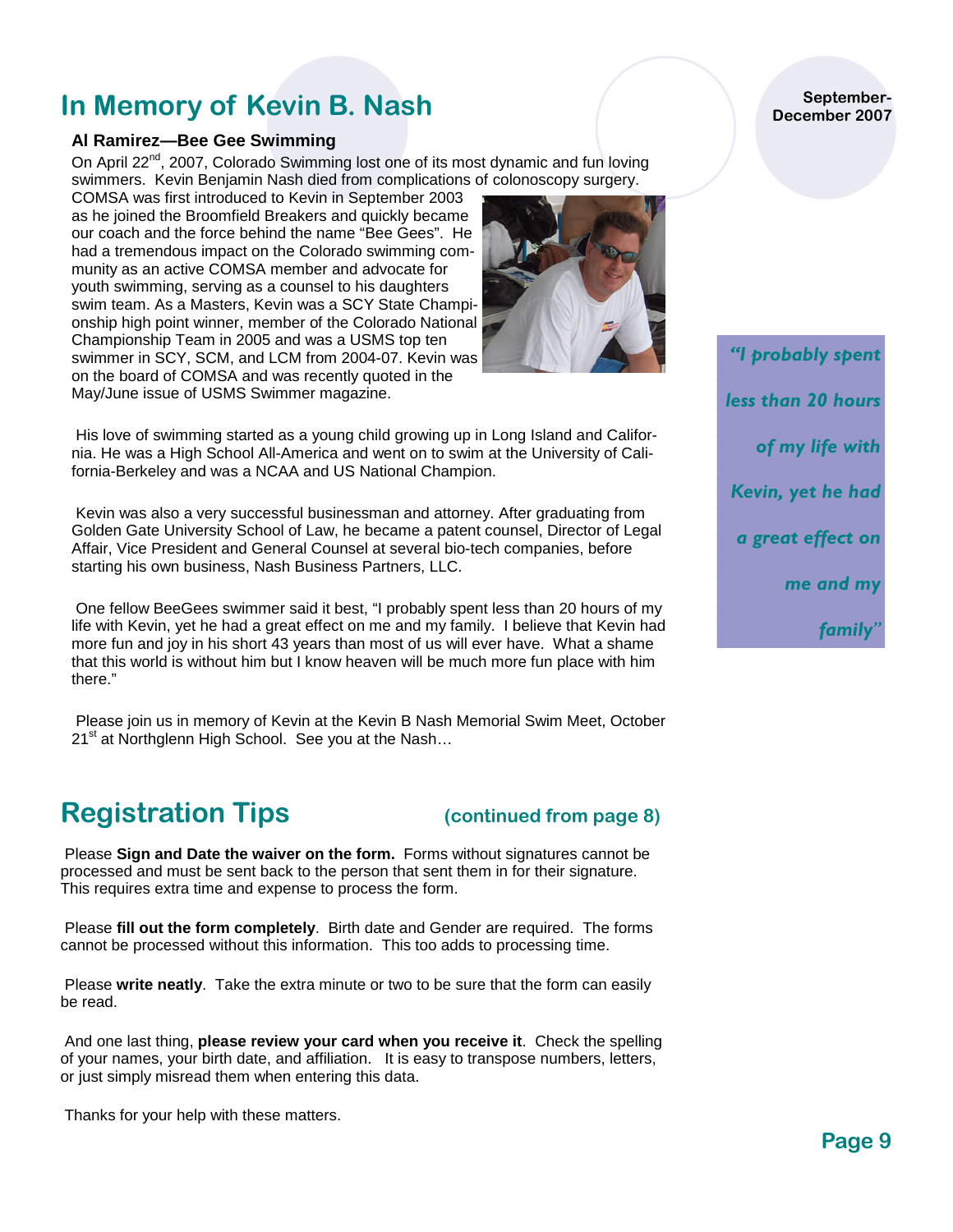### **Kevin B. Nash Memorial Masters Swim Meet Sunday, October 21, 2007**

Sanctioned by USMS - #**32-07-13-S** 

**FACILITY** The Kevin B. Nash Memorial Swim Meet will be held at Northglenn High School Pool and is open to all USMS registered masters swimmers. Location of the pool is at 601 W 100th Pl, Northglenn. From I-25 and 104<sup>th</sup> Ave, go west to Huron and then south to 100<sup>th</sup> PI. Turn into the parking lot. The pool is across from the baseball field and the entrance is on the south side of the brick building. Signs will be posted.

> Northglenn High School pool is a ten lane 25 yard competition pool. There is bleacher seating for 150 people and deck space for another 150 people. There will be eight wide lanes used for competition. One lane will be open between the competition lanes and the end lane. This end lane will be reserved for continuous warm-up and cool down. Colorado Timing Systems touchpads and 1 line scoreboard will also be used.

**TIMES** Sunday, October 21st, 2007 **7:30AM Warm-Up / 8:30AM Start** 

**AGE GROUPS** 18-24, 25-29, 30-34, 35-39, 40-44,......100+ No awards at this meet.

**ELIGIBILITY** Only current USMS registered members with a USMS 2007 Registration Card.

**ENTRIES** Please use the Colorado Local Masters Swimming Committee – Consolidated Entry Card on the COMSA website at http://www.comsa.org/forms/ConsEntry.pdf. Also include a copy of your 2007 master's registration.Entry forms accompanied by entry fees and a copy of your USMS card, are DUE (Not just postmarked) in the hands of the Entry Coordinator by October 13, 2007 at 5:00PM. Entry Fees are a Flat Fee of \$25.00 for up to **5 events. Make Checks payable to BEE-GEE Swimming. Proceeds from the meet will be used to establish a Kevin B. Nash Memorial Fund. The purpose of this fund will be to promote swimming in Colorado**.

> Send entries to: Contact Information: 5296 E. Hamilton Ave

Will Amos **Phone – (303)** 596-6933 Bee-Gee Swimming E-mail (Preferred) – swimwithfishes@earthlink.net

If you would like to order a meet t-shirt, please add \$12.00 for each one and the size Small Medium Large X-Large

**RULES** Rules to be enforced per the 2006/2007 USMS Rule Book

### **EVENTS & EVENT**

**NUMBERS** Warm-up 7:30 to 8:30 am

| Women Men      | 2  | <b>Event</b><br>500 yard freestyle at 8:30 am.<br>Ten minute break |                  | Women Men | <b>Event</b>                          |
|----------------|----|--------------------------------------------------------------------|------------------|-----------|---------------------------------------|
|                |    | 200 yard Medley Relay deck entered                                 |                  |           | 200 yard Freestyle Relay deck entered |
| 3              | 4  | 50 yard Backstroke                                                 | 13               | 14        | 100 yard Butterfly                    |
| 5              | 6  | 100 yard Breastroke                                                | 15               | 16        | 50 yard Breaststroke                  |
| $\overline{7}$ | 8  | 100 yard Freestyle                                                 | 17               | 18        | 200 yard Freestyle                    |
| 9              | 10 | 50 yard Butterfly                                                  | 19               | 20        | 100 yard Backstroke                   |
| 11             | 12 | 100 yard IM                                                        | 21               | 22        | 50 yard Freestyle                     |
|                |    |                                                                    | 23               | 24        | 200 yard open                         |
|                |    |                                                                    | Ten minute break |           |                                       |
|                |    |                                                                    | 25               | 26        | 1000 yard freestyle                   |

**\*Note:** In the interest of time, men and women may be combined and swim in the same heat in any event. **BREAKS** may also be put into the meet depending on the number of entries. 500 and 1000 will be swum fast to slow, all other events will be swum slow to fast.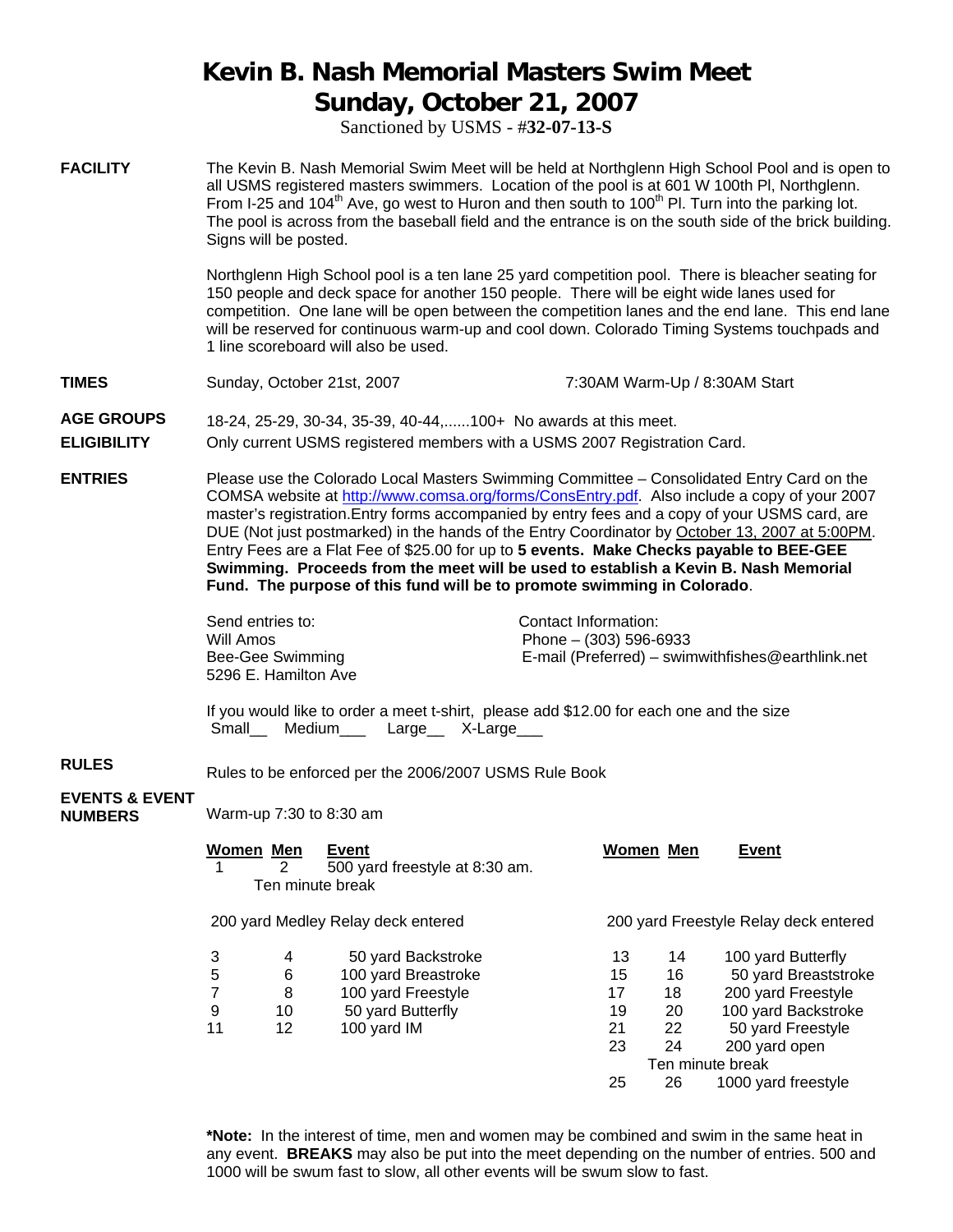### *USMS Mentor Coach and Swimmer Clinic Sponsored by USMS/COMSA*

Presented by Kerry O'Brien

#### Head Coach of Walnut Creek Masters for past 27 years

## **Coaches Session:** Saturday, November 3, 8 a.m to noon.<br>**Location:** to be determined **Cost:** Assist at one of the clinic:

**Cost:** Assist at one of the clinic sessions on Saturday afternoon or Sunday morning Open to current USMS member coaches. Meet with Kerry in an informal setting to discuss coaching topics including:

- The WCM Program; Coaching for the "Long Haul"
- Seasonal Planning
- Meeting Different Needs Within the Same Workout
- Motivating the Masses

#### **Swimmer Sessions**:

- *Saturday, November 3, 1 5 p.m.* : Long Axis Strokes, Free and Back
- *Sunday, November 4, 9 a.m. to 1 p.m. :* Short Axis Strokes, Breast and Fly
- **Triathletes**
- Set Design
- Maximizing Your Seniors
- Building a Training Camp

**Cost per Session**: \$35.00 if received by October 15, 2007; After October 15, 2007, fee will be \$40.00

- Receive a \$5.00 discount on second session when taking both.
- USMS Membership is required.
- Limit: 20 swimmers per session.

**Classroom Discussion:** Topics such as the Benefits of Dryland Training; Goal Setting; Why Sprint?; Why Distance?; Interval Training; Stroke Basics

**Pool sessions:** Use of techniques developed for WCM training camps such as use **Stroke Check-Ups** and **Scripting 100's**. Focus will be on the swimmers in the water, working with the various strokes.

#### **Swimmer sessions will be held at Fitzsimmons Pool 1924 Wheeling St, Aurora, CO 80010 Watch www.comsa.org for a map to the pool.**

#### **Kerry's BIO:**

**Masters Coaching Career** 

- Selected to coach two United States Masters Altitude Training Camp Olympic Training Center, Colorado Springs, CO
- 3-time presenter at the American Swim Coaches World Clinic
- 4-time presenter at the Pacific Swimming Coaches Clinic, Napa, CA
- Highly requested coach for the USMS Mentor Coach Program for training other Masters coaches
- Awards: Level 5 ASCA Masters Coach, 1987 USMS Coach of the Year, 1992 Pacific Masters Coach of the Year, 2000 Recipient of Masters Aquatic Coaches Association, *Lifetime Achievement Award*

#### **Personal Masters Swimming Career**

- 4-time National Champion in the 100 and 200 Meter Butterfly
- One-time World Record Holder in 100 Meter Butterfly (short course meters) in the 30-34 age group.
- 2002 World Champion in the 100 Meter Butterfly (45-49 age group)

**Walnut Creek Masters** is a program of over 450 members, capturing 37 National Team Championships since 1987, 48 Pacific Masters Regional Championships since 1982

Walnut Creek Masters Mission and Vision Statement: In an atmosphere that promotes physical fitness, personal challenge, teamwork, and social camaraderie, Walnut Creek Masters strives to have every member exit the pool with a heightened sense of accomplishment and self worth.

| Name:                                                                                                                                                                                                                          |        |                         |                                                                                                 |
|--------------------------------------------------------------------------------------------------------------------------------------------------------------------------------------------------------------------------------|--------|-------------------------|-------------------------------------------------------------------------------------------------|
| Address:                                                                                                                                                                                                                       |        |                         |                                                                                                 |
|                                                                                                                                                                                                                                |        | State: <u>Zip:</u> Zip: |                                                                                                 |
| Phone:                                                                                                                                                                                                                         | Email: |                         |                                                                                                 |
| USMS Number: Website the Contract of the Contract of the Contract of the Contract of the Contract of the Contract of the Contract of the Contract of the Contract of the Contract of the Contract of the Contract of the Contr |        |                         | Please enclose a copy of your membership card                                                   |
|                                                                                                                                                                                                                                |        |                         | Indicate Session → Coach: __ Swimmer: Session #1 November 3 __ Swimmer Session #2 November 4 __ |
|                                                                                                                                                                                                                                |        |                         | Coaches please indicate if available to help with coaching a session and which $#1$ or $#2$     |
| Make checks payable to COMSA                                                                                                                                                                                                   |        |                         |                                                                                                 |
| Mail to: Marcia Anziano, 190 Roslyn St #805 Denver, CO 80230<br>Questions? Email Marcia at marfer@att.net                                                                                                                      |        |                         |                                                                                                 |